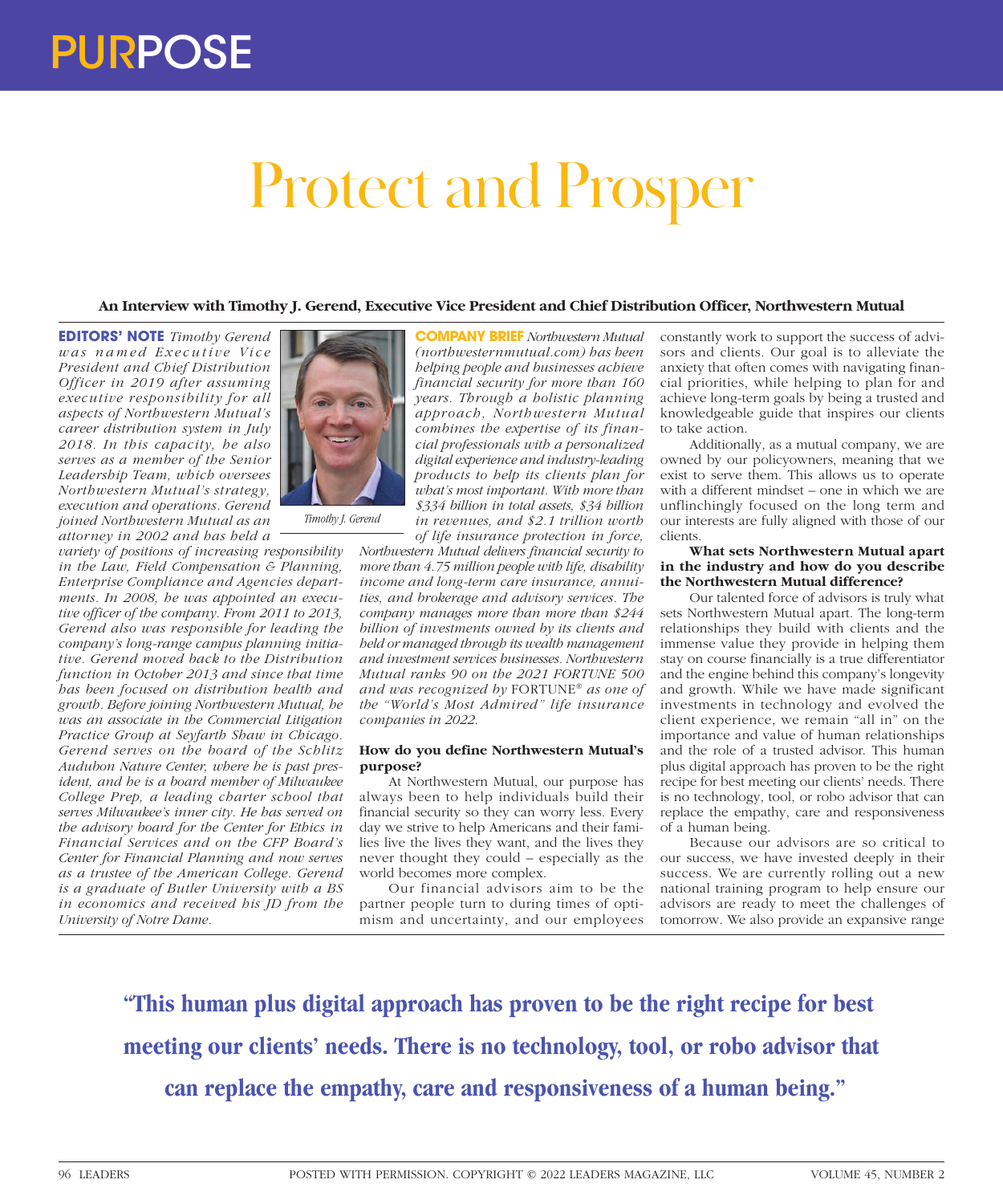**"Our goal is to alleviate the anxiety that often comes with navigating financial priorities, while helping to plan for and achieve long-term goals by being a trusted and knowledgeable guide that inspires our clients to take action."**

of resources and support – including mentoring, practice management coaching, study groups and joint work partnerships – to help advisors adapt and thrive in an ever-changing environment. Last year, we launched a Private Client Group for our most sophisticated practices to meet their needs and support the capacity, credentialization and capabilities of practices working predominately with higher-net-worth individuals.

Northwestern Mutual is also unique for being one of the most financially sound companies in the U.S., earning the highest available financial strength ratings by all of the four major rating agencies – A.M. Best, Fitch, Moody's, and S&P. As a mutual company, Northwestern Mutual shares its success with policyowners in the form of annual dividends which are expected to eclipse \$6.5 billion in 2022 – our largest payout ever, reinforcing our commitment to provide an unparalleled combination of financial strength and longterm product value.

Finally, we believe strongly that fostering a culture of inclusion and mutual success helps our advisors persevere through challenging environments. Our most successful advisors embody an "abundance mentality," meaning that they embrace the idea that giving freely of themselves to others has long-term positive impacts for themselves as well as those in their sphere of influence.

# **Will you provide an overview of your role and areas of focus?**

As the chief distribution officer, I am responsible for the growth and success of Northwestern Mutual's distribution system, consisting of more than 7,000 financial advisors nationwide. Since joining the company 20 years ago as an attorney, I have led the company in many ways, but this role has been the most rewarding.

Alongside my team, we directly address the trends, challenges and opportunities facing the talented individuals who choose to build a career with us as field leaders and advisors. We support these leaders and advisors through their entire career journey – from the initial days of developing a practice to sophisticated applications targeting niche client segments. No matter where the advisors sit on their journey, we provide the forward-looking approach to the career development necessary to thrive in today's environment.

#### **How do Northwestern Mutual's financial advisors fulfill their mission to help people find their financial security?**

Establishing a strong advisor-client relationship is the most critical element underlying our advisors' ability to succeed in helping clients achieve their goals. The best relationships last for decades and evolve with the client's goals and dreams. Our advisors stay curious about their clients and focused on their best interests. They suggest the right mix of solutions at the right time, depending on the client's life stage and unique circumstances.

We have a holistic approach to financial planning, which we call "protect and prosper," delivered through our proprietary planning tool we call PX. We know that the most solid financial plans account not only for the growth side of the equation, but also for the risk management side. While our roots are in insurance, we are also one of the largest independent broker-dealers in the country. We understand that optimizing a plan with insurance, investments and guaranteed income is much more powerful in helping clients reach their goals and we are well-positioned to deliver this approach given our industryleading offerings. This approach was validated by EY, which published a report proving that combining whole life insurance, investments and income annuities leads to better outcomes for clients in retirement in terms of probability of success, amount of retirement income and legacy impact.

Our advisors also fulfill their mission by evolving their practices to reflect the preferences, needs, and lifestyles of their clients. In connection with our holistic approach, our advisors are also integrating technology and digital tools to give clients new ways to connect and new ways to see their financial plans in action.

Through lasting relationships, meaningful understanding of client goals and technology to meet today's client expectations, our advisors are delivering a comprehensive approach on the client's terms.

# **What are the key characteristics that make for a successful financial advisor?**

The role of a financial advisor requires an entrepreneurial spirit, service orientation, and the discipline to remain focused on a longterm strategy. Advisors must be avid listeners,

calm communicators, empathetic counselors, credible experts and trusted partners. This is a job for people who find meaning and motivation in helping others achieve their aspirations.

Other critical characteristics include resilience and a lifelong love of learning. This industry has evolved at a breakneck pace in recent years and isn't slowing down anytime soon. Advisors are constantly adapting and acquiring new knowledge and skills.

It's a demanding but very rewarding career and we take great pride in helping prepare advisors to meet the demands of the role. First, we have a dedicated field leadership model that excels at recruiting, supporting, encouraging and growing incredible advisors. We are investing in professional development for advisors, whether they be new entrants or seasoned practitioners, in several ways. We are doubling down on technology integration by introducing new digital tools and solutions to support advisors and their clients. We are providing resources to help advisors develop the skills needed to build trusting advisor-client relationships. We are actively personalizing advisor instruction by using analytics and applying digital, bite-sized learning concepts to offer creative learning experiences for our advisors. We are encouraging career-advancing designations as a way to enhance their capabilities and bolster their ability to attract clients and talent. Last, but certainly not least, our advisors benefit from our incredible culture, where they will be challenged to grow and supported on a daily basis.

# **How critical is it for Northwestern Mutual to build a diverse and inclusive group of financial advisors and will you highlight these efforts?**

Fostering a diverse and inclusive force of advisors is critical to our continued success and growth. With women and racially diverse communities growing their share of the country's wealth, having advisors who understand their preferences and goals is paramount. As part of this imperative, we have done a lot of reflecting and self-examination on where we have been and where we want to be when it comes to the diversity of our advisors and corporate employee base, and we are taking meaningful actions that are yielding results.